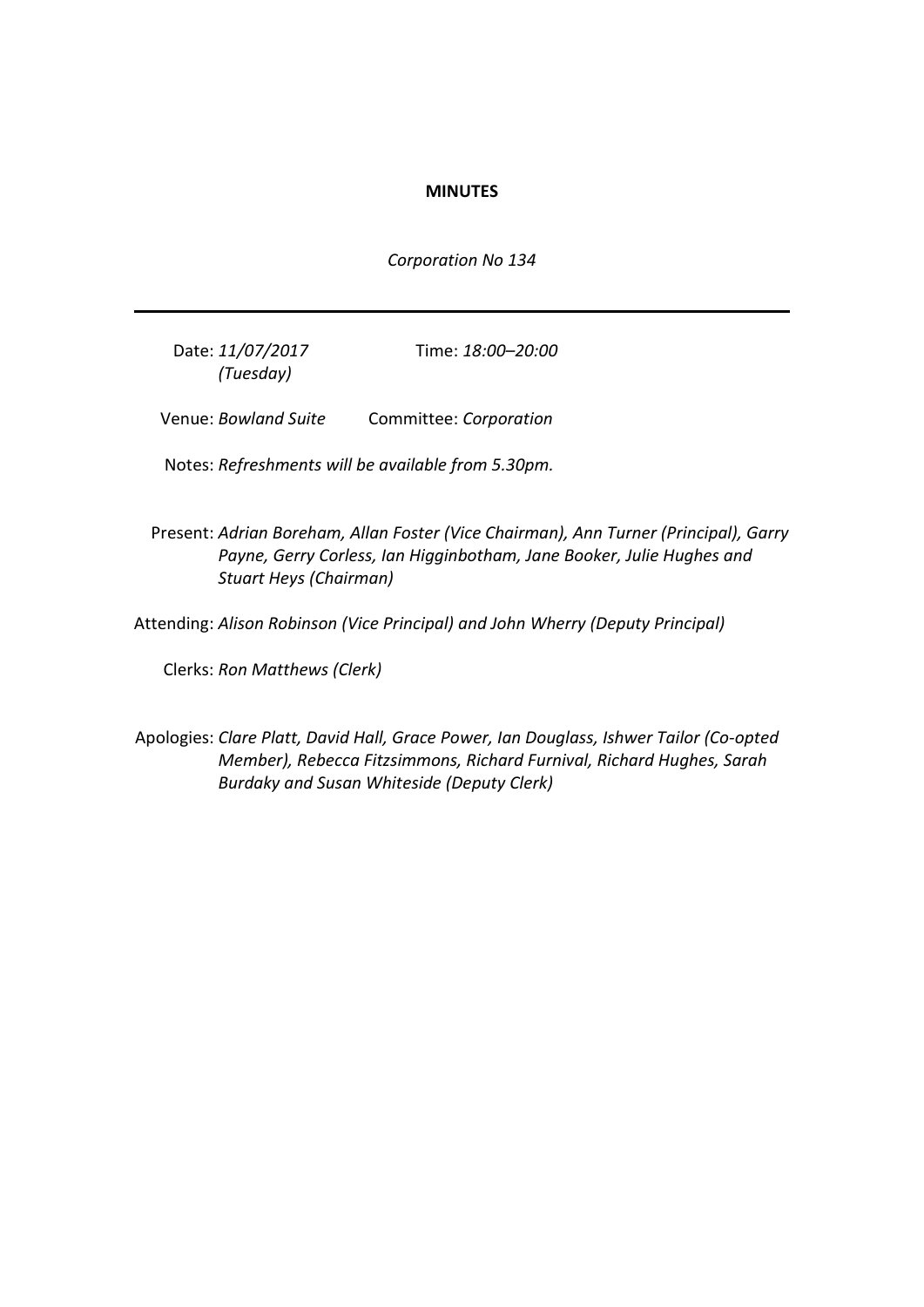## *Public* Minutes

Item number: (and category) Item description:  $Queries$ :

#### **61.17** *Decision Attendance of Co-opted Members of Committees and Members of Management*

Standing Order 13 states that:

*As a matter of policy all meetings of the Corporation and its committees will be held in private. The agendas and minutes and supporting papers of its public business will be made available to the general public. However:*

*(a) The Principal shall be authorised to invite members of staff to attend in their employed capacity for both public and confidential business as appropriate and in accordance with Standing Order 25*

*(b) The Corporation may however, exclude staff from attending any business it deems necessary.*

*(c) Attendance by other persons shall be at the discretion of the Corporation following advice from the Principal or Clerk.*

However, the Corporation does encourage Co-opted Governors to attend and take part in the discussions and debate although not having a vote.

# **Resolved:**

**That Co-opted Members of Committees and members of Management be welcomed for the public and confidential business on the agenda.**

#### **62.17** *Apologies for Absence*

*Record*

Apologies have been received from Clare Platt, David Hall, Grace Power, Ian Douglass, Ishwer Tailor (Co-opted Member), Rebecca Fitzsimmons, Richard Furnival, Richard Hughes, Sarah Burdaky and Susan Whiteside (Deputy Clerk).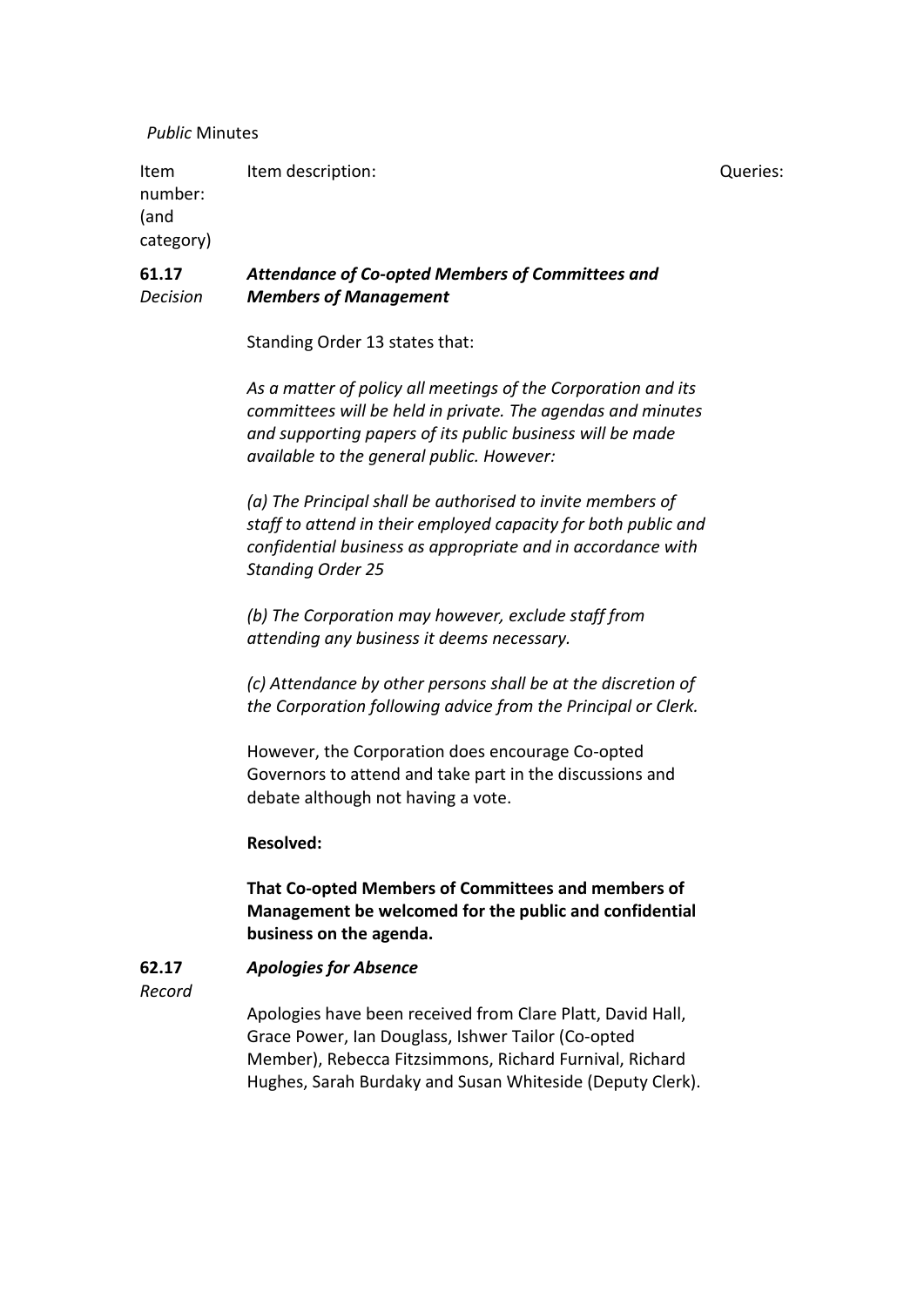#### **63.17** *Public Minutes of Previous Meeting*

*Decision*

The Public minutes of meeting number 132 held on Friday 28 April 2017 and 133 held on Tuesday 4 July 2017 (published on the extranet) were signed and agreed as true and accurate records.

#### **64.17** *Declarations of Interest*

*Record*

There were no declarations of interest received in respect of items on the public agenda.

#### **65.17** *Chair*

*Information*

The Chair addressed the Corporation and provided an update on his recent activities on behalf of the College.

#### **66.17** *Student Voice*

*Information*

Corporation gave consideration to the Annual Report from the Myerscough Students Union (MSU).

The report provided an overview of the activities and events arranged with and for the student population, which included a rag week, and social, sporting, community and fundraising events.

The annual Freshers Fair had been developed to a much larger scale than previously, with good feedback received. The event for September 2017 was mostly arranged with a wide variety of stallholders having confirmed attendance.

The chosen charity for the year was the People's Dispensary for sick animals (PDSA).

The report gave an analysis of how events had been received and how to develop them further.

# **Resolved:**

**That the Annual Report from the Myerscough Students Union be received.**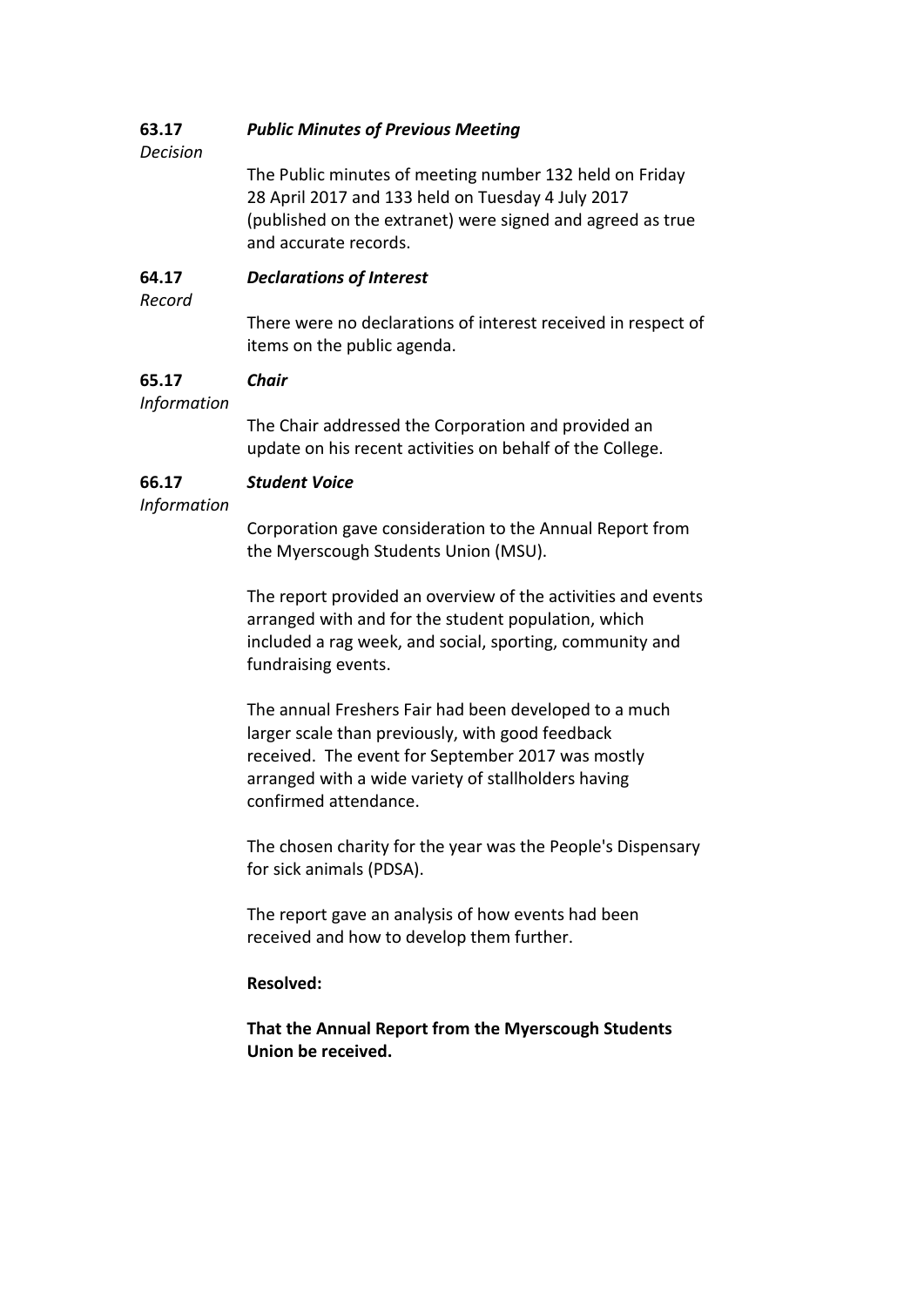#### **67.17** *Governors Involvement*

## *Consultation*

Governors informed Corporation of their recent visits to the College. These included a mixture of social, support and academic area visits.

The visits gave members a further perspective to support their decision making, monitoring and assurance remit.

Corporation commented on a successful Open Day and Graduation & Awards Ceremonies.

## **Resolved:**

**That the verbal update from Corporation members be received.**

#### **68.17** *Correspondence*

*Information*

Corporation gave consideration to the items of correspondence.

# **Association of Colleges letter from the outgoing President, Ian Ashman.**

The letter made mention of the political landscape, new Prime Minister, General Election and BREXIT. The final stages of the AoC review were being put into practice and would be communicated to members. A mental health resource pack had been developed to support colleges.

# **AoC Governors Council draft minutes from the meeting held on 9 May 2017**

Consultation with regard to the DfE reviews on governance indicated a key point was the challenges colleges face in recruiting new governors and to note the important role Principals can play in championing good governance.

A new data tool was presented which used live college data to assist governors and senior leaders to better understand how their Colleges perform with regard to ranking of public accountability measures and their mix and balance of provision.

AoC have secured funding from ETF to deliver a programme of professional development for governance professionals.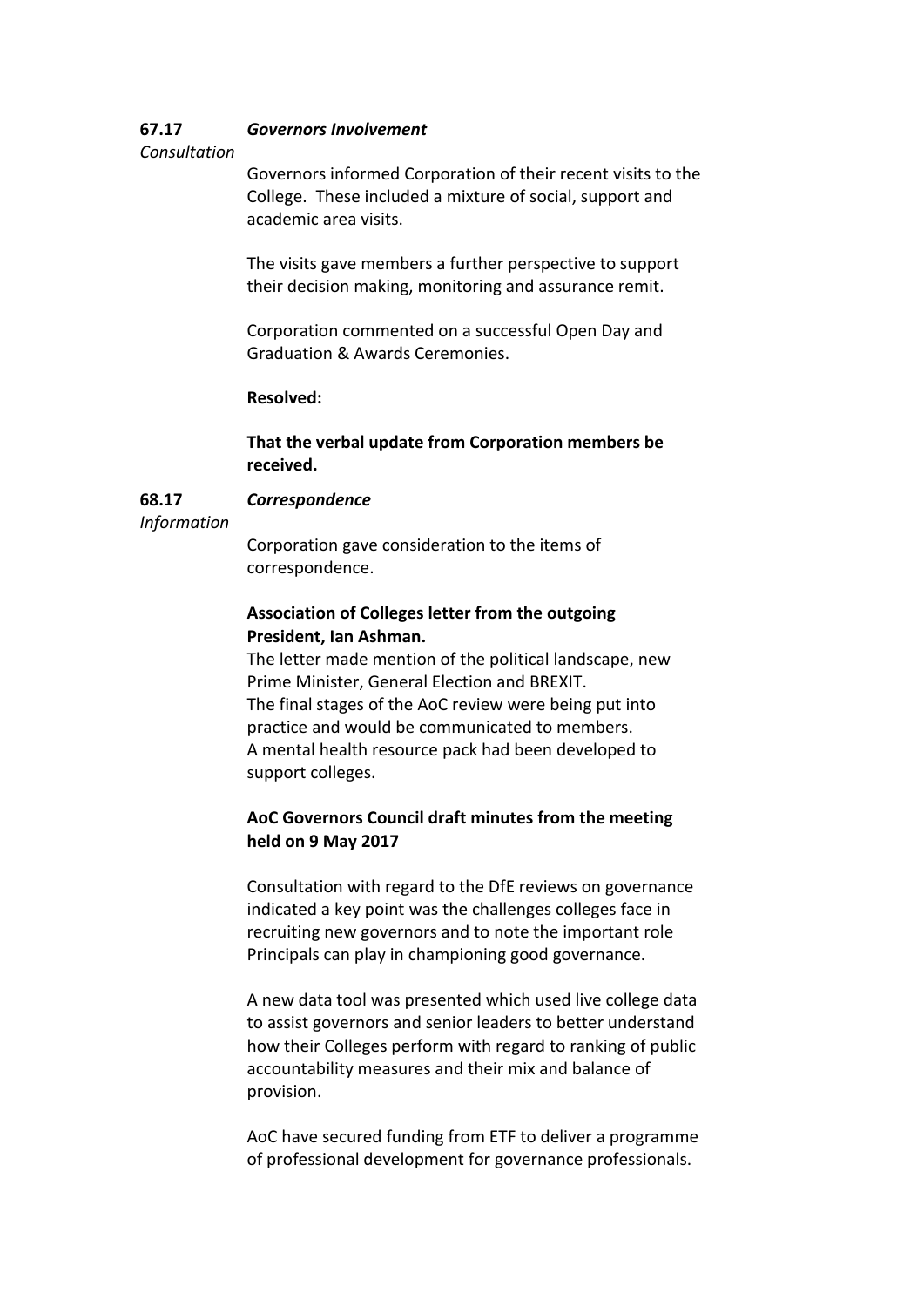The Code of Good Governance review showed that 81% of general further education and specialist designated colleges had adopted the Code. The Code was regarded as particularly useful for new governance professionals and new governors.

## **Association of Colleges Update Policy**

The paper covered developments in the 11 week period between 8 March and 19 June

# **AoC's manifesto**

Key themes:

'For the UK to succeed in a post-Brexit world, this country must be more self-sufficient in skills and needs a stronger education system.

Colleges are vital to achieving this and stand ready to deliver to people of all ages. Colleges are the only institutions which can make this a reality.

We need to develop a new culture of lifelong learning, and make this the norm in all communities, for all people. To achieve this, there must be more investment.'

**Technical Education and T Levels** - The Government reaffirmed its commitment to implementing the Skills Plan and the introduction of new technical education qualifications in the Industrial Strategy green paper published in January 2017 and also in the Budget published in March 2017.

Uncertainty around **Institutes of Technology** continued.

**Apprenticeships** continue to be a contentious area particularly with regard to funding. HMRC started collection of the 0.5% apprenticeship levy in April 2017 and the Digital Apprenticeship Service commenced full operation in May 2017.

The House of Commons and Lords approved the **Technical and Further Education Act** in April 2017 in the last week of Parliament. The Act extends the remit of the Institute of Apprenticeships to cover technical education, places requirements on combined authorities to support national data collection where they manage skills budgets and puts the college

insolvency provisions into law. These will not take effect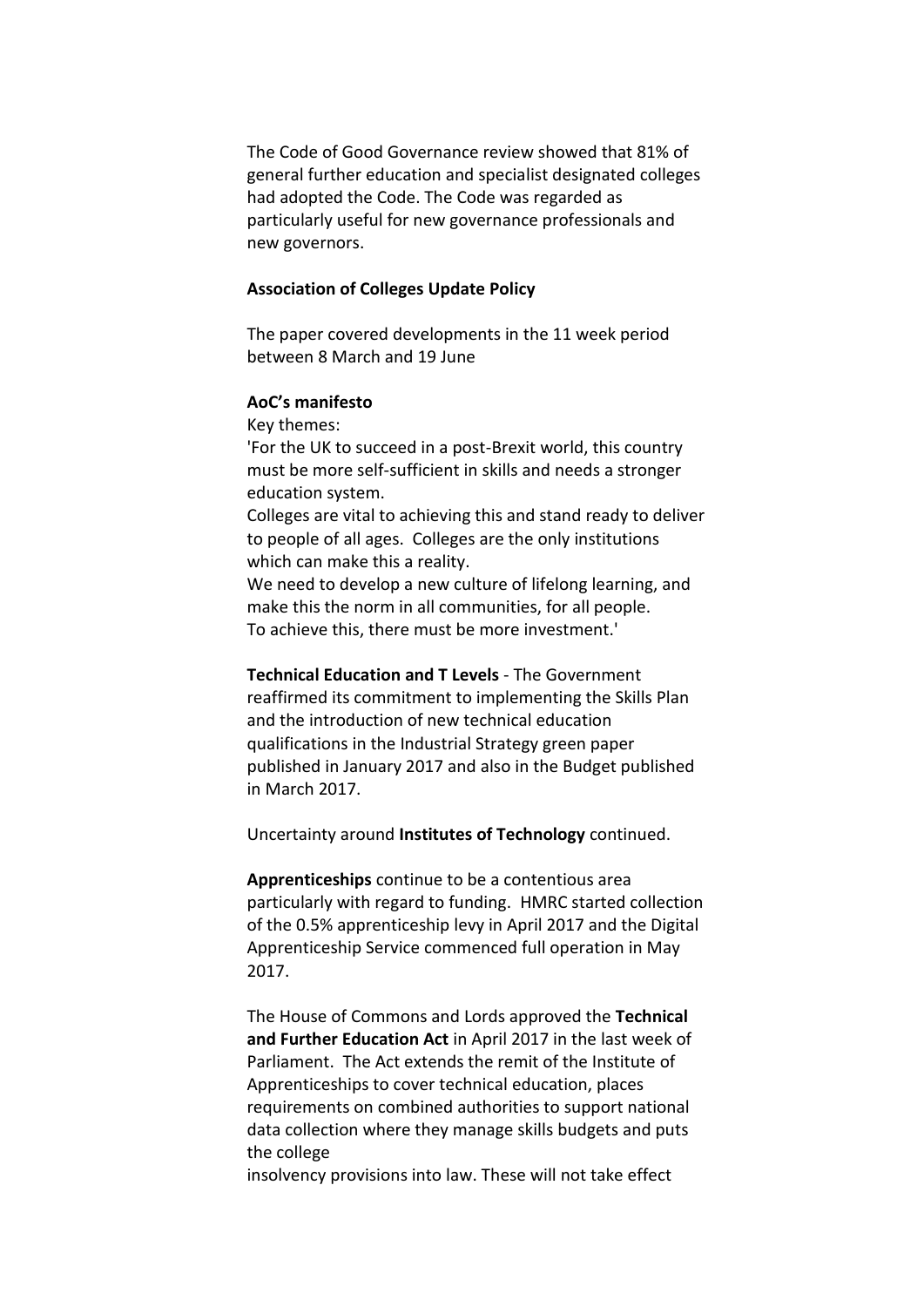until the second half of 2018.

**The Higher Education and Research Act** empowers the new Office for Students and UK Research and Innovation to take over from HEFCE and gives statutory authority to the regulation of higher education providers, quality assurance and data collection.

**Education and Skills Funding Agency (ESFA)** - The EFA and SFA merged to become ESFA

**Area Reviews and intervention -** 332 colleges were involved. There have been 19 College mergers and another 28 due in 2017. There are 35 colleges with financial notices to improve and 14 with inadequate Ofsted Grades

**English and maths** - ESFA published funding guidance for 2017/18 in March 2017, which stated that there would be no change in the grade D condition of funding. Students with grade D or grade 3 in English and maths will need to continue to study GCSEs in these subjects.

## **Resolved:**

**That the correspondence be received.**

#### **69.17** *Decision Report of the Finance and Resources Committee of 6 June 2017*

Corporation gave consideration to the report of the Finance and Resources Committee held on 6 June 2017.

**The Principals Strategic Plan Progress Report 2016 / 2017**

**Financial Position Statement for Period Ended 30 April 2017**

**Capital and Revenue Cash Flow for Period Ended 30 April 2017**

**Capital Expenditure Report for Period Ended 30 April 2017**

**Myerscough Ventures Report for Period Ended 30 April 2017**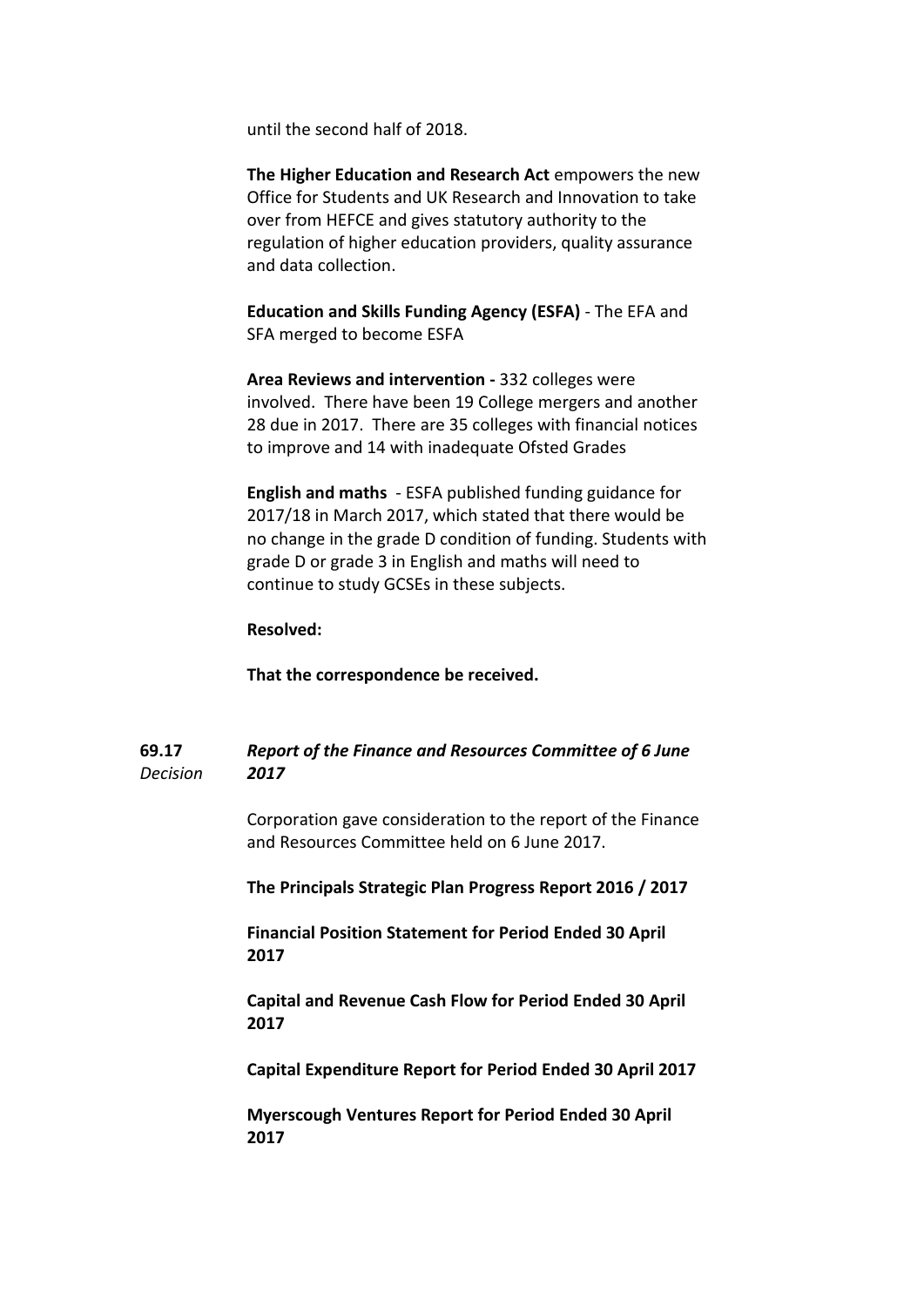Corporation noted that the Committee had considered the above regular reports on the various aspects of the College finances for the period ended 30 April 2017. Whilst the finances of the College remained in a healthy state the impact of the reduced HE student recruitment in the current year remained of serious concern. This had been reported to the last Corporation meeting and Management continued to take action to mitigate the reduction in income. Surplus (pre FRS102) was £495k which was £363k behind budget, the balance sheet was healthy with a current ratio of 1:1.3 and cash days of 66.

Turnover was slightly behind profile but in the main, the financial key performance indicators were on or above target.

Recruitment for 16 to 18 year olds was ahead of last year and above target.

HE recruitment as previously reported was significantly behind target.

Staff costs as a percentage of income were at 58.1% against a target of 57.7%.

Income from Myerscough Ventures was behind profile, due in the main to the reduction in HE numbers and associated empty bed spaces and knock on impact to other on-site activities.

The Farm was behind profile as it moved into the new FFIT. Capital Expenditure was in line with profile and it was noted that the formal opening of the FFIT was programmed for 7 September 2017.

## **Statutory Risk Register**

Corporation noted the risk registers applicable to Finance and Resources Committee. The approach provided assurance concerning management of risk linked to Finance, Health & Safety, Human Resources, Resources and the Estate.

# **College Funding**

**16-18 Classroom Based -** As reported to Corporation in March, the contract allocation for 2017/18 provides funding for 1649 students with a value of £11,902,545. The figure was above the previous year by £1,211,287, though this figure did include a transfer of £153,667 from the SFA for those continuing students aged over 19.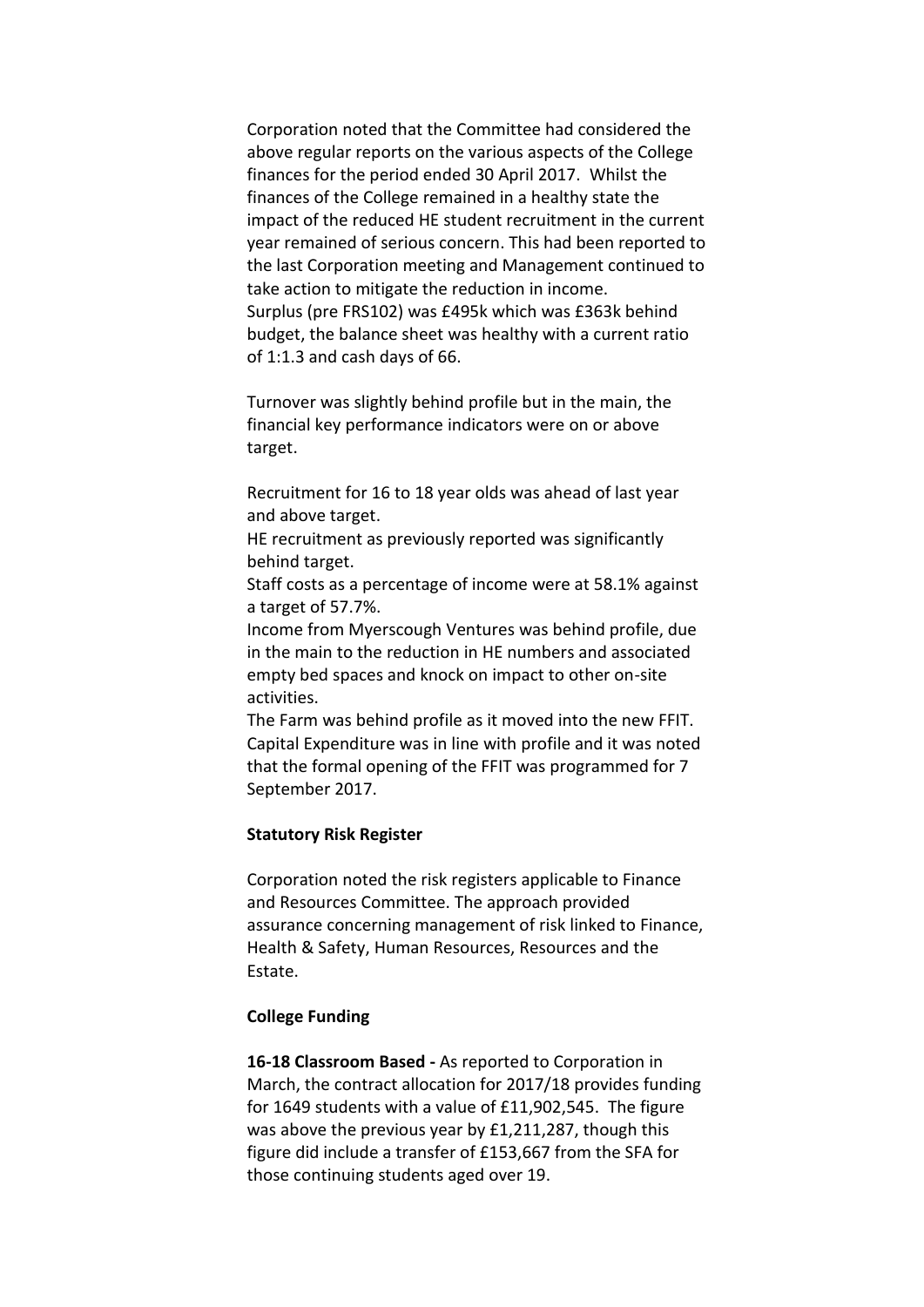**19plus Classroom Based -** The SFA has confirmed that the allocation for 2017 / 18 would be exactly the same as 2016 / 17 with the exception of the 19 plus Continuing Students transfer of £153,667 to the 16-18 funding.

**Apprentices Update** - The changes in funding for apprentices with the introduction of the Government levy scheme means that the SFA is now only allocating funding for apprentices who are already on programme under the previous funding system (i.e. before 1st May 2017) and for new apprenticeship starts from non-levy paying organisations.

Whilst the 'carry in' funding from the SFA will not be finalised until July 2017, £1.3m has been indicated as the potential allocation for 2017 / 18.

In terms of the new starts from non-levy paying organisations the SFA has not been able to calculate allocations for the full financial year but only until December 2017, which equates to £267k. There is no allocation for new starts from levy paying organisations as the funding comes directly out of the employer's levy payment.

**Benchmarking of Financial Statements 2015 / 2016 – Land Based and Lancashire Colleges. -** These provided useful comparisons though members were aware there where many variances due to budget headings and different levels of contracting out of services.

# **Human Resources Report for the Period Ended 30 April 2017**

'Role did not meet expectations', 'relocation' and 'level of pay' were the top three reasons for teaching staff leaving Myerscough. The top reasons for support staff leaving was 'retirement' and 'relocation'.

Members engaged in discussion around the framework of pay, its bands and progression opportunities, noting that though some movement of staff was healthy to the organisation, experienced staff were a valuable asset.

# **Health and Safety Report for the Period ended 30 April 2017**

Members gave consideration to the Health and Safety Report for the period ended 30 April 2017 which provided an analysis of accident statistics over the period together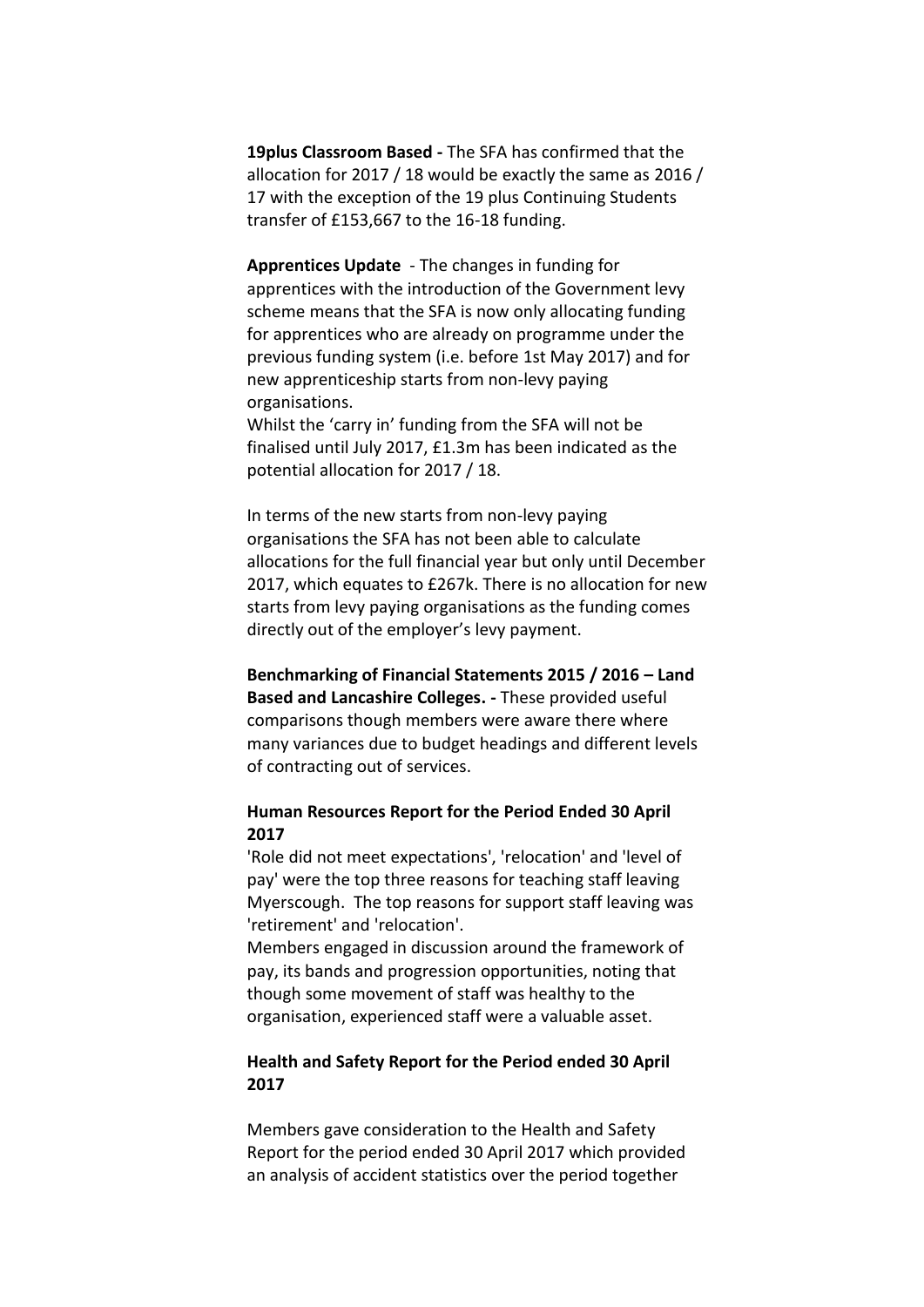with other Health and Safety activity including policy updates, staff training, free health checks, auditing and inspections.

Only one accident was RIDDOR reportable. Overall, accidents had increased by 16 compared to the same period last year.

Analysis indicated that of the 94 accidents –

16 (17%) were taken to hospital 41 (44%) received first aid treatment 37 (39%) needed no treatment 83% of accidents were either treated on site or required no treatment.

The report included reports on two Health and Safety Reviews relating to Residential Operations and Ventures – Sports Turf.

### **Appointment of Directors and Trustees**

Corporation endorsed the appointments of Stuart Heys and Ian Douglass as Directors and Trustees of the dormant companies, Myersco Ltd. and Myerscoll Ltd. to replace Stephen Rigby and Ian Higginbotham.

The Committee also agreed to Stuart Heys and Ian Douglass being appointed as trustees to the charitable prize funds, valued at around £18k.

## **Resolved:**

**That Corporation received the Finance & Resources Committee report from its meeting held on 6 June 2017.**

#### **70.17** *Decision Report of the Audit & Governance Committee of 27 June 2017*

Corporation gave consideration to the Audit & Governance Committee Report from the meeting held on 27 June 2017.

# **Financial Statements Audit and Regularity Audit Annual Plan for the Year Ending 31 July 2017.**

Consideration was given to the Audit Plan prepared by RSM,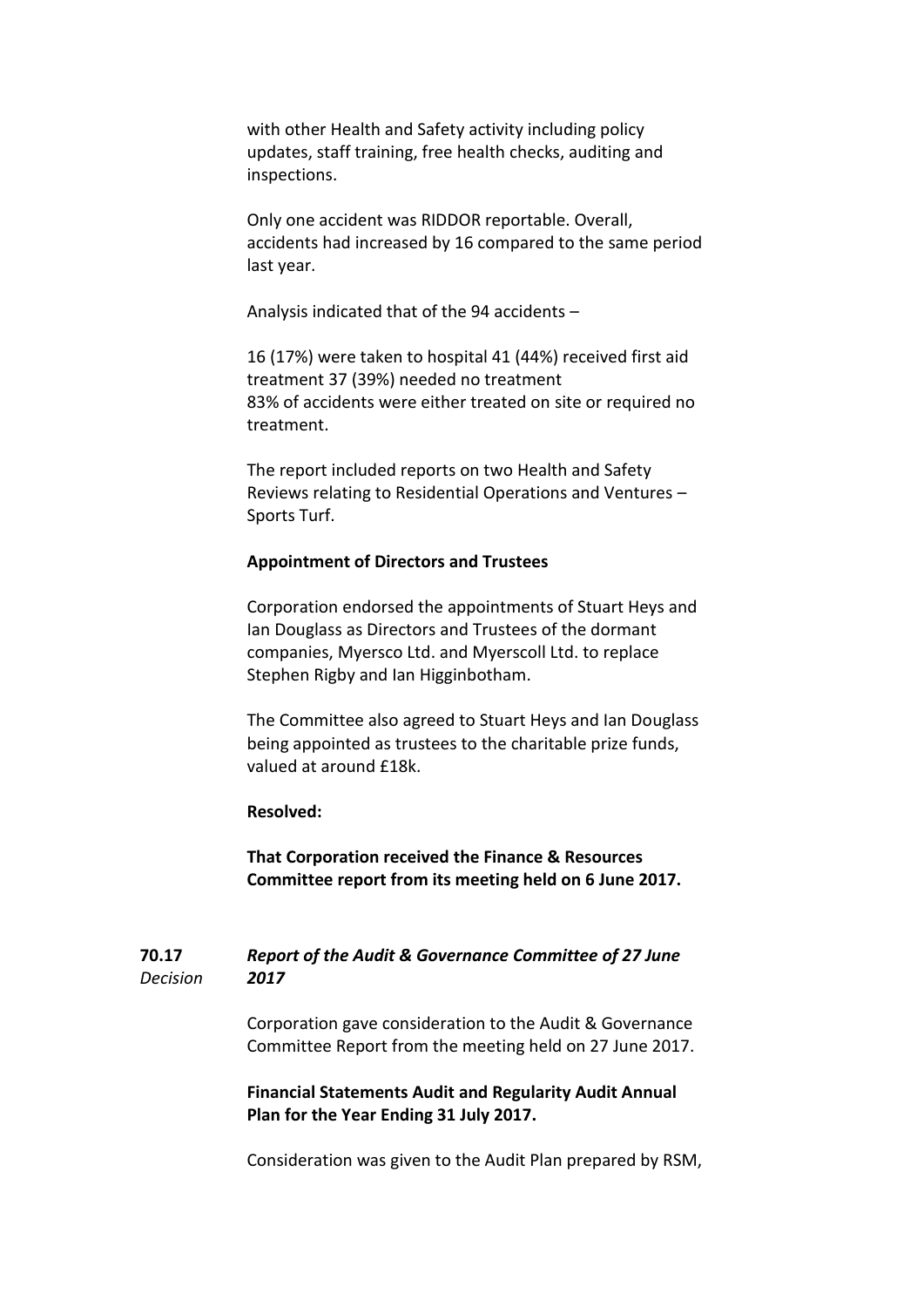the College Financial Statements and Regularity Auditors, for audit work relating to the year ending 31 July 2017.

The Plan included details of RSM's fee for 2017 which was up by 3%.

Key areas of audit focus would be income recognition, pension scheme liabilities, going concern, management override of controls, key financial controls and capital projects.

After full discussion and due consideration the Committee concluded that the proposed Financial Statements and Regularity Audit Plan were satisfactory and provided value for money and as such was recommended to Corporation for approval.

## **Internal Audit Plan for 2017 – 2018**

The Plan RSM internal audit presented had proposed four areas for audit – financial system review at the farm, IT cyber risk and general data protection regulation, student journey admissions process and payroll – part time payment portal.

Following discussion members had requested some reordering of audits and debated the merits of replacing the student journey audit with attention to health and safety and disaster recovery matters.

Corporation concurred with the Audit & Governance Committee recommendations and gave attention to the revised plan:

**Financial systems review – the Farm IT Cyber Risks and General Data Protection Regulation Disaster Recovery and Contingency Planning Payroll – Part-time payment portal**

The Plan included an allocation for engaging with Management and a 'Follow Up' allocation, which would be utilised to test the degree of implementation achieved in relation to actions agreed by management in the previous academic year, and would serve to inform the adequacy of the College's own action tracking processes.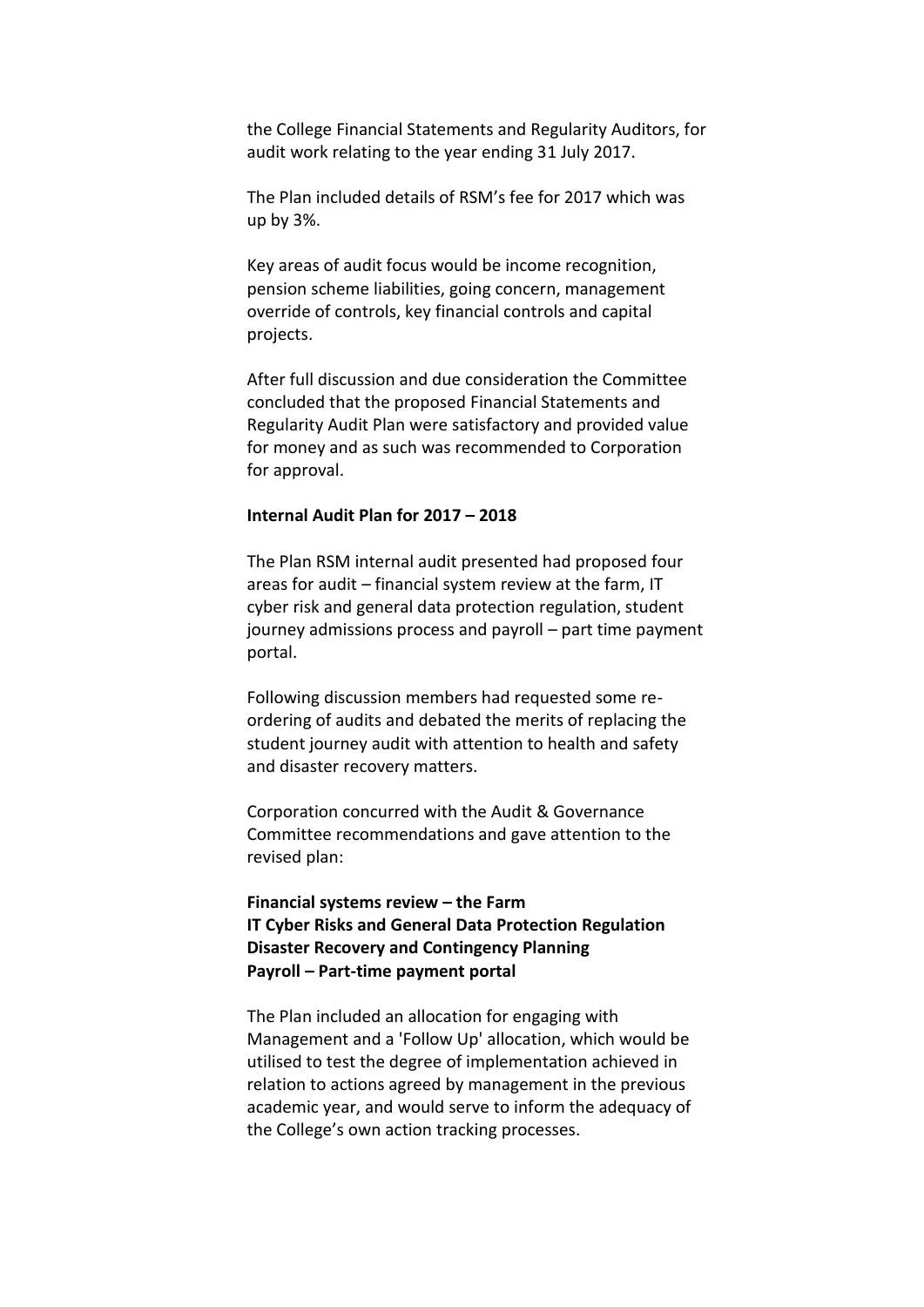### **Membership of Corporation**

**Gerry Corless** -The current term of office for Gerry Corless as a Member of Corporation was due to expire on 31 July 2017 at which time he would have completed one four year term of office and was eligible for re-appointment

**Garry Payne** - The current term of office for Garry Payne as a Member of Corporation was due to expire on 30 September 2017 at which time he would have completed one four year term of office.

Audit & Governance Committee had recommended reappointments for both and that timings were brought in line with the academic year.

## **Student Governor Appointments**

Following due process Sian Oliver, HE Animal Studies student, had been appointed as the MSU Student President for the academic year 2017 / 18 and would therefore take her place as a Student Governor. The Student body had also recommended Libby Dunstan, an apprentice Veterinary Nursing student, to serve as the second Student Governor.

## **Timetable of Meetings 2017/2018**

A revised Timetable of Meetings for 2017 / 2018 was presented to Corporation. This incorporated the requested date change for the Audit & Governance April meeting.

Corporation concurred with the proposal to move the Annual Governors Away Event from January 2018 to April 2018 which fitted the time frame for the appointment of a new Chief Executive and Principal.

### **Membership of Committees**

Corporation was recommended to adopt the proposed Membership of Committees for 2017/2018.

Corporation gave consideration to the matters for information.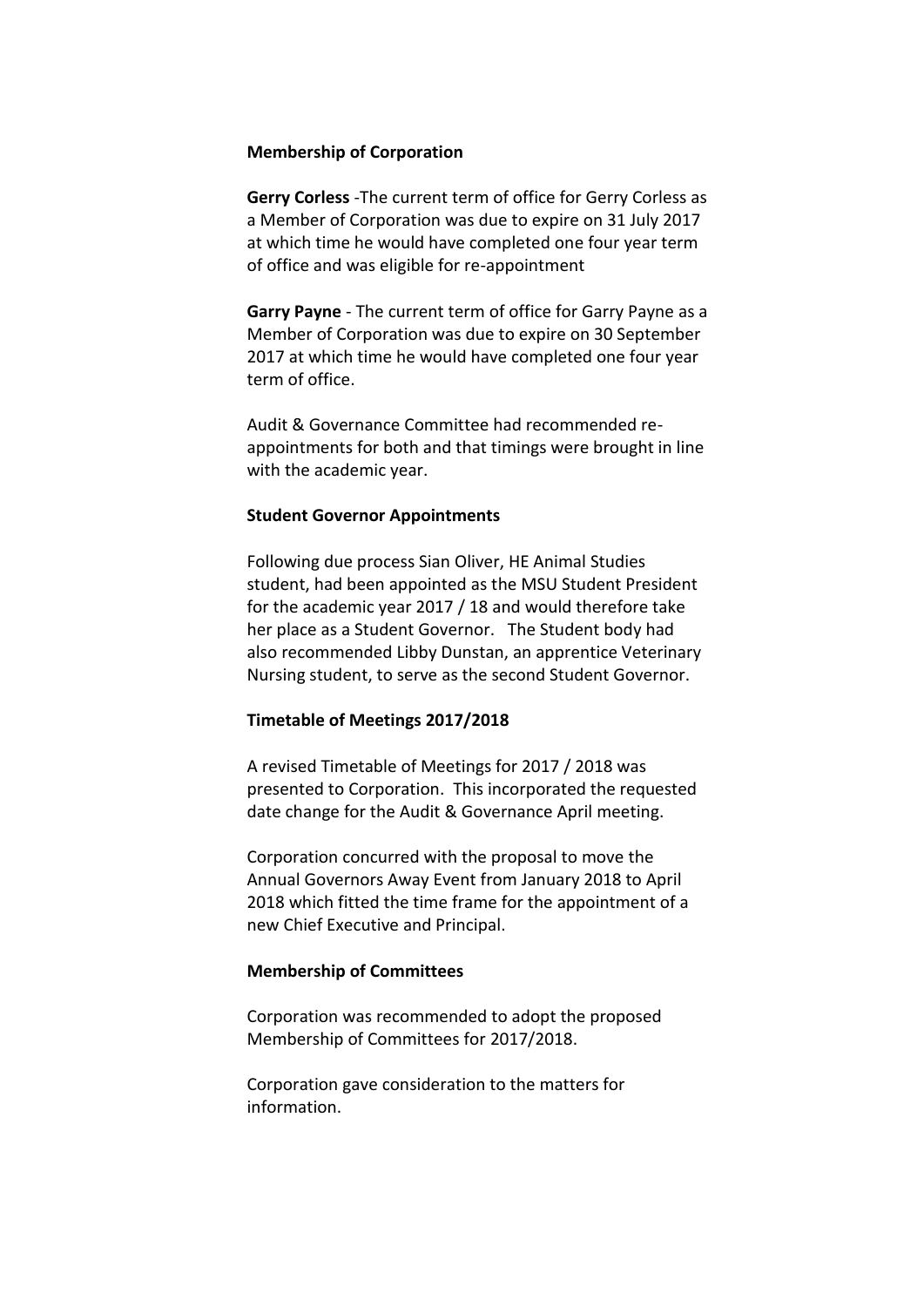### **Internal Audit Reports – May 2017**

Corporation noted the Internal Audits and that Audit & Governance Committee had expressed satisfaction with the reports. College had performed well when benchmarked against similar organisations.

Internal Audit Reports had taken place on the following:

**Capital and Estates Management -** The focus was on systems and processes in relation to planned and reactive maintenance.

**Review of the Framework for Curriculum Planning and the related systems and processes.**

**Subcontractor Controls** This was a requirement of the Skills Funding Agency, now the Education and Skills Funding Agency.

**Catering Key Control Framework including Value for Money** to ensure such provision was delivered efficiently and effectively and ensuring value for money.

The fifth report related to a review of the recommendations made in the 2015 / 2016 audits and found that of the 15 actions proposed, 14 had been fully implemented and one was ongoing.

The last report was the Internal Auditors progress report and showed performance against plan which had been undertaken within the agreed programme.

Corporation noted that Audit & Governance Committee had been satisfied that all issues raised by the audits had been addressed or would be in the future by management.

# **Internal Audit Progress and Summary Report Incorporating Internal Audit Report of May 2017**

Of the 26 recommendations proposed, 21 (80%) had been implemented, 1 (4%) was on-going, 1 (4%) was no longer applicable and 3 (12%) were not yet due, and no items were outstanding.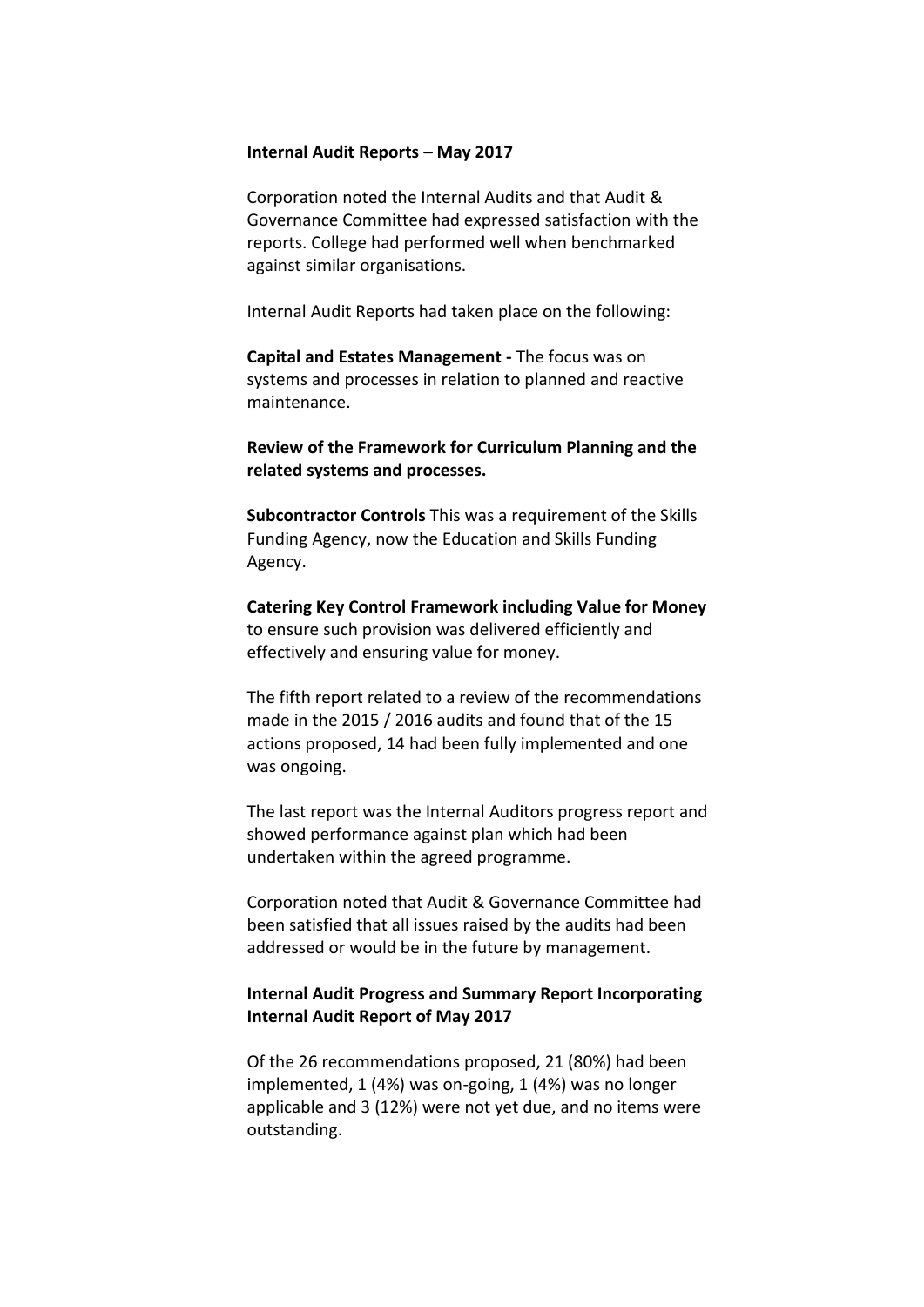### **Risk Management Plan 2016 / 2017**

The Committee considered the Risk Management Plan for 2016 / 2017 broken down into the constituent parts, which focused on the key risks on the Risk Register.

The register had recently been reviewed by the College Strategic Management Team. There was a question regarding the references to the HE provision within the register to which the Principal responded.

### **Data Returns Monitoring Report**

The College had met all necessary time frames for the returns.

**Governance Quality Improvement Plan** - All actions were schedule for completion by the end of the academic year.

# **Letter to the Accounting Officer from the Education and Skills Funding Agency**

The letter referred to the key messages for colleges of strong governance, clarity of direction and the use of high quality self-assessment relating to finance. For the latter point the letter indicated that a revision was taking place of the self-assessment questionnaire as part of the accounts direction for the current year. Management confirmed that this revised self-assessment questionnaire had not yet been received.

**Post – 16 Audit Code of Practice 2016 – 2017** -The recently published Education and Skills Funding Agency document was circulated.

**Inspection of Examination Arrangements** - The unannounced inspection by the Joint Council for qualifications (JCQ) found compliance in every aspect of management and operation.

**Audit Committee Annual Cycle of Business 2017/2018** - The business cycle of the Committee for 2017 / 2018 was agreed

## **Resolved:**

- 1. **That the Financial Statements / Regularity Audit Plan for the Year Ending 31 July 2017 be approved.**
- 2. **That the revised Internal Audit Plan be approved.**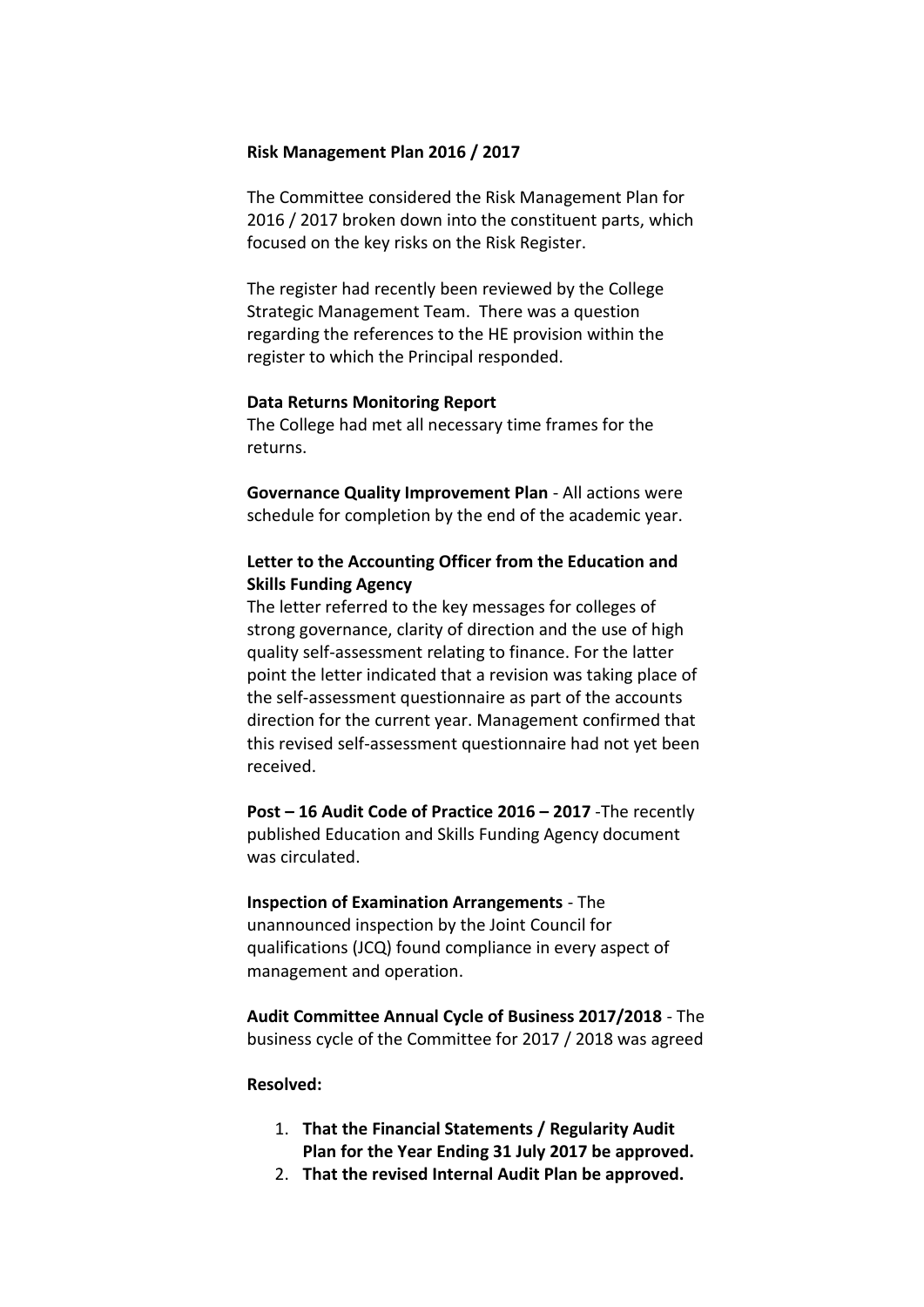- 3. **That Gerry Corless be re-appointed as a Member of Corporation for a second term of four years commencing 1 August 2017.**
- 4. **That Garry Payne be re-appointed as a Member of Corporation for a second term of four years commencing 1 August 2017.**
- 5. **That the appointment of Sian Oliver as a student Governor serving on the Quality & Standards Committee for the academic year 2017 / 2018 be endorsed.**
- 6. **That the appointment of Libby Dunston as a student Governor serving on the Audit & Governance Committee for the academic year 2017 / 2018 be endorsed.**
- 7. **The Timetable of meetings be approved.**
- 8. **That the Membership of Committees for 2017/2018 be approved.**
- 9. **That the items for information be noted.**

#### **71.17** *Report of the Quality & Standards Committee of 4 July 2017*

*Decision*

Corporation gave consideration to the Quality & Standards Committee Report from the meeting held on 4 July 2017.

# **Performance Data 2016 / 2017**

Quality & Standards Committee had considered the following performance reports: **Strategic Plan Progress Report 2016 / 2017 In Year Performance Data – FE 2016 / 2017 In Year Performance Data - HE 2016 / 2017; Apprenticeships and Skills Performance Data - 2016 / 2017.**

Retention for FE was 96% above target of 95% and above that of last year. 19plus retention was 6% higher than last year at 97%. Across all Centres attendance was at 95% which was on target with punctuality at 99%. Attendance at the Croxteth Centre had improved to 94%. Retention for the 14- 16 age group was above 94%.

Issues around Functional Skills and GCSE Maths and English still remained, although results would not be known until late August.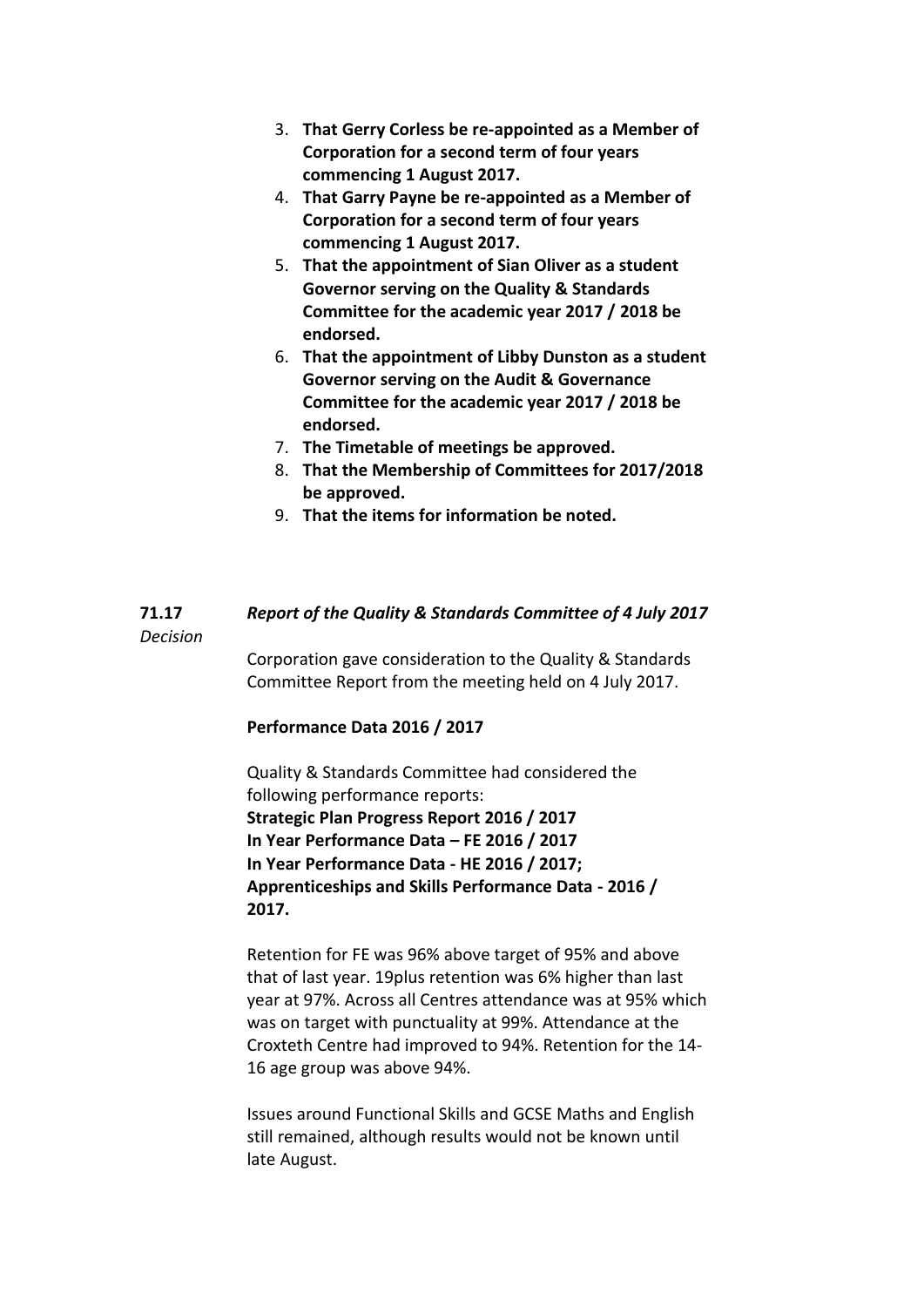The Report on FE highlighted the strengths and areas for improvement together with action taken to date and planned action to be taken. Two blocks had been issued by examining bodies following verification visits. At the date of the meeting these had been resolved bar one curriculum area at Croxteth.

The Committee explored in detail the issues arising out of the report. In terms of HE overall retention was at 97% with attendance, including authorised absences at 86% a little down on last year.

Research income was currently £97.5k for the year to date against a target of £104k.

An action plan had been produced to attempt to boost recruitment and this would continue and be amended as appropriate.

Three new HE programmes had been approved for commencement in 2018 / 2019: - MSc Animal Science - FdSc Strength and Conditioning - FdSc Sport Massage Practice

HE recruitment for September 2017 looks similar to that at the same point last year although last year was lower than previous years; a matter of concern to Governors.

Finally, for HE the Department of Education had confirmed that the College could in future use the title 'University Centre, Myerscough'. A new logo was being produced and the new title would be used appropriately.

Apprenticeships and Skills performance to date had improved considerably with achievement at 74% with a potential to reach 79.9%. Results for 2015 / 16 were 69% with a National Benchmark of 67%.

Timely for 2016 / 17 was 56.9% with a potential to reach 70.4% compared to last year of 53.8% Staffing changes over recent months had now been completed however, a review of terms and conditions of service was currently underway, including full consultation.

Additional monitoring had also been introduced to effect positive change.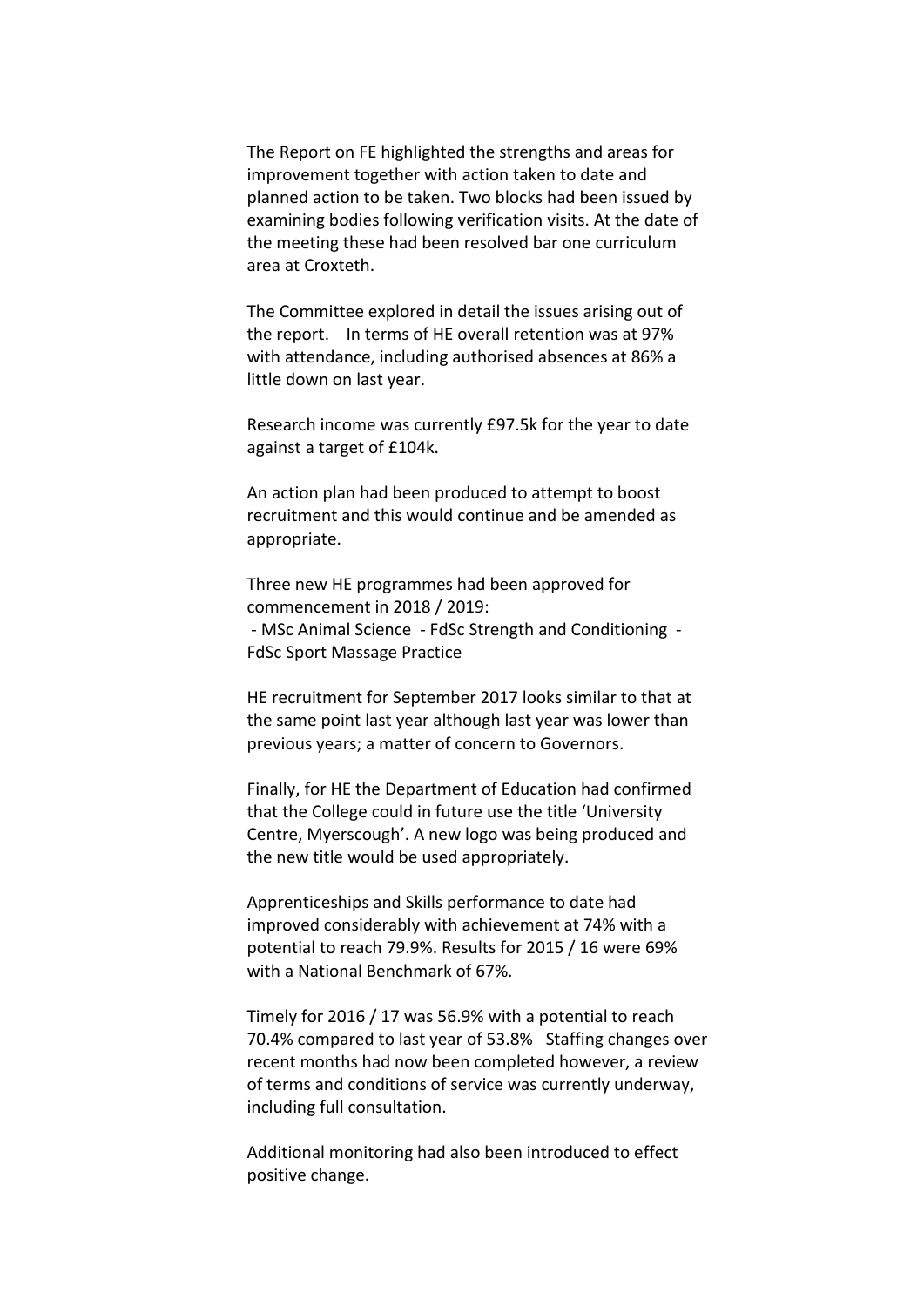Corporation noted that Quality & Standards Committee agreed that actions were leading to improved performance, particularly in Apprenticeships and Skills.

### **Learner Voice**

The Committee had considered the results of recent FE surveys together with some of the key outcomes from Course Reps Meetings and the We Heart U & Golden Roses student led staff award schemes.

5 of the 20 questions had demonstrated a lower figure than last year relating to Library, Catering, Bus service, feeling safe and the Virtual Learning Environment VLE. All surveys showed high level of satisfaction with teaching and learning.

The Course Representatives meeting produced some good feedback around teaching and learning and the work of tutors.

## **Employer Voice**

The survey in relation to Employers was an external survey undertaken by the ESFA. In almost all cases, the results showed an improvement on previous years and the College results compared very well with similar providers and reflected well against these. Myerscough had the highest employer satisfaction in specialist land-based colleges.

The Committee was pleased with the results.

### **Teaching Excellence Framework**

College had been awarded 'Silver' by the TEF Panel, this was valid for three years.

### **Teaching, Learning and Assessment**

Following production of the report all teaching staff had now been assessed.

The results indicated 100% of HE teaching staff graded at 1 or 2 a 6% increase on last year. For FE it was 97% at Grade 1 or 2 a 2% increase on last year.

The Committee noted the report and was pleased on progress made.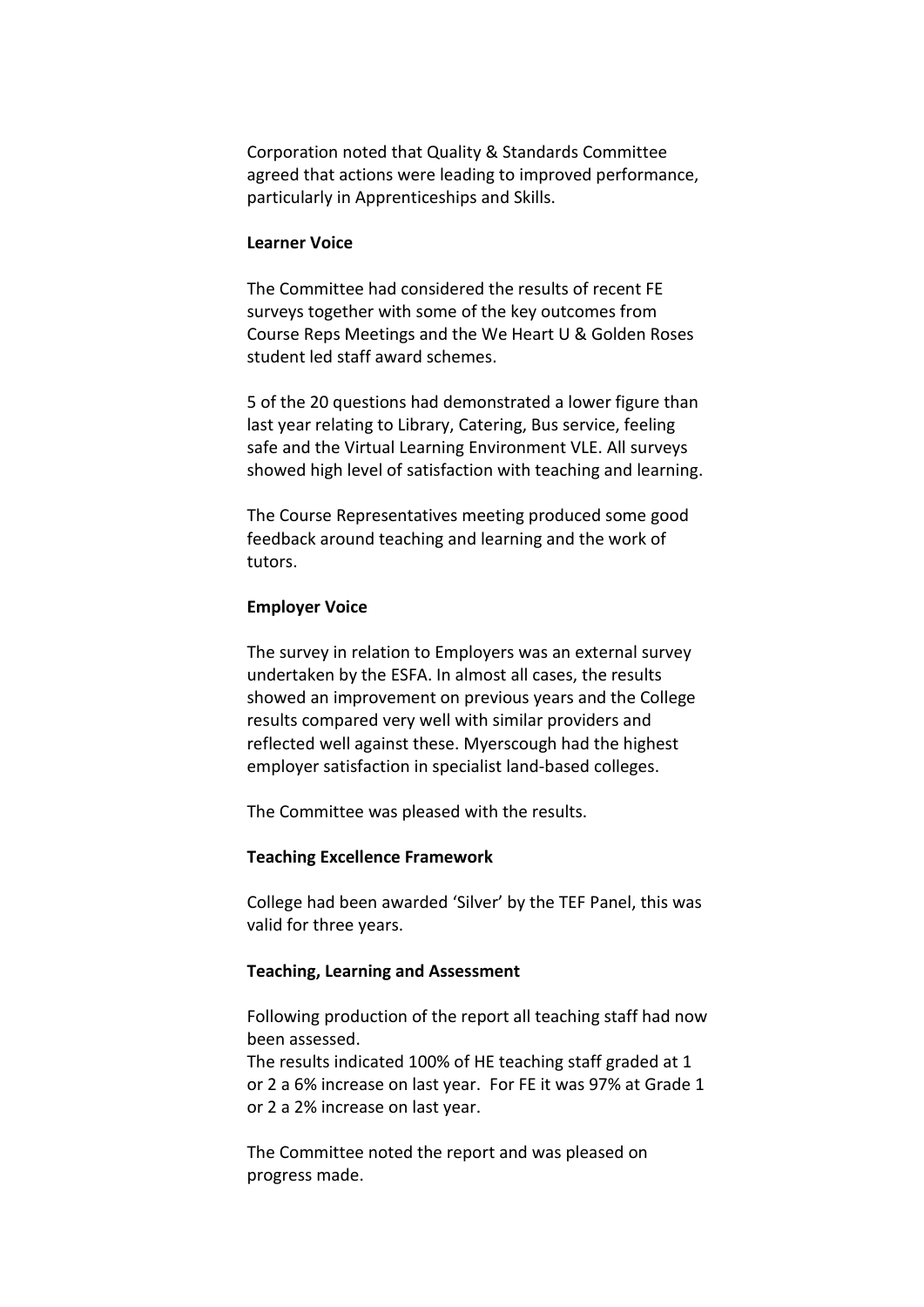**Strategic Risk Register** - The main areas of risk were student success rates, failure to deliver a quality curriculum and student support.

**Quality Improvement Plan 2016 / 2017** - Most elements of the Plan had been achieved or were in progress.

### **Equality, Diversity and Inclusion Action Plan - Update**

The Committee gave consideration to the above report and improvement plan which had been refreshed following the award of Leaders in Diversity. Most of the revised objectives within the plan were to be achieved towards the end of 2017 or 2018. Although gender gap within the Governing body was added to the action plan.

One of the recommendations was to appoint a link Governor for EDI and Jane Booker had agreed to undertake this role. Jane was scheduled to take over from Clare Platt as the link Governor for Safeguarding at the end of the year when Clare retired from the Board. This additional role would complement that of Safeguarding Link Governor.

**Learning Information Service** - The report concluded that Myerscough College had all the necessary elements to support the needs of UCLan's HE students.

## **Resolved:**

## **That the matters for information be received.**

#### **72.17** *Independence of the Clerk*

*Decision*

The Clerk to the Corporation must provide independent unbiased and impartial advice to the Corporation at all times and must be able to demonstrate his/her independence.

Adherence to the policy *'Independence of the Clerk'* had enabled him to demonstrate his independence. Corporation Members agreed the current policy remained fit for purpose.

### **Resolved:**

**That the Independence of the Clerk Policy be approved.**